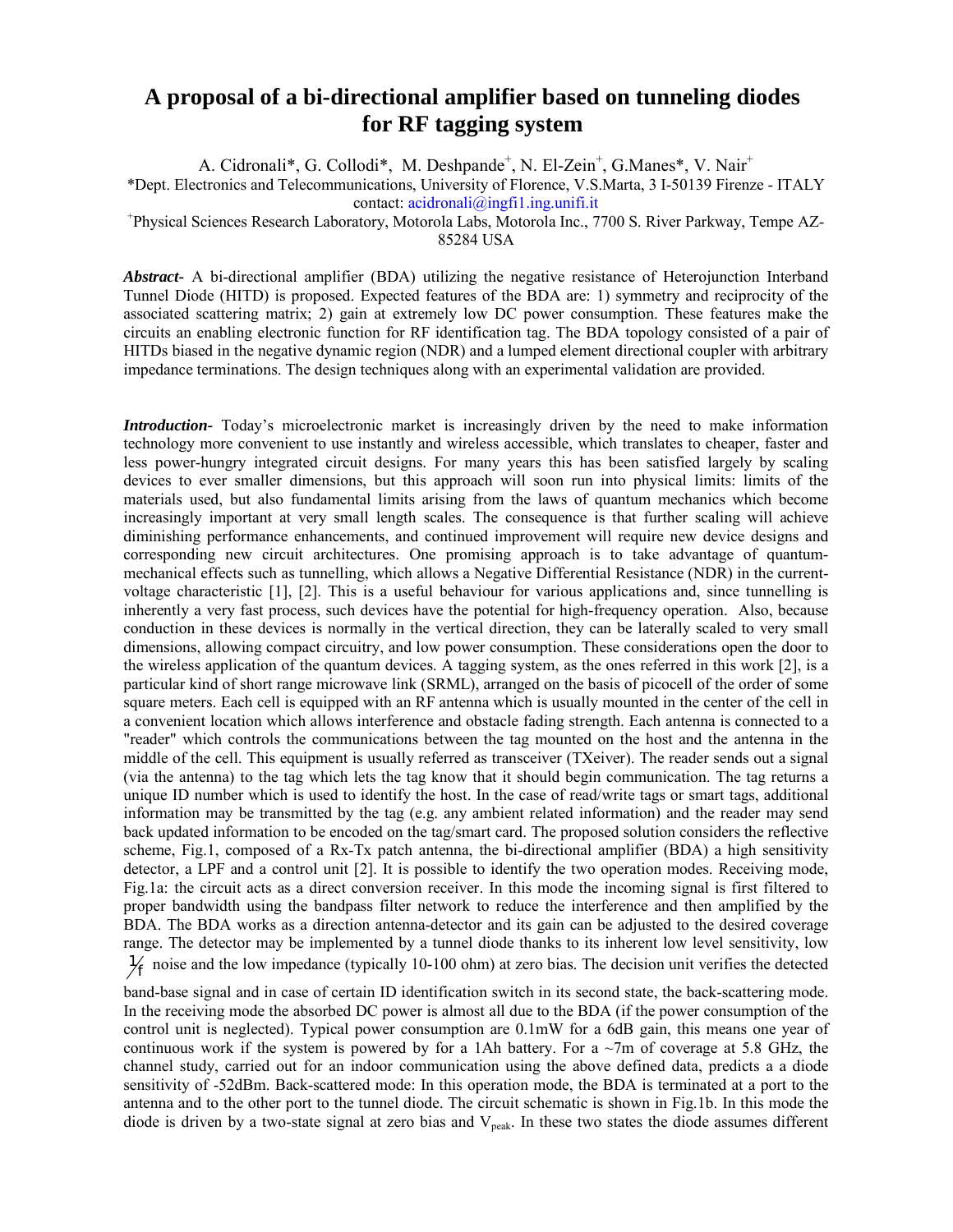impedance values and consequently different reflection coefficients. This allows a variable back-scattered gain independent of the diode states and consequently the AM transmitted signal [2]. The HITD technology, implemented through the single well diode structure, seems to be a good candidate for implementation of such system [3].

*Design of the Bidirectional Amplifier-* The operation principle of the BDA is conceptually very simple. By combining the negative resistance, shown by a HITD biased in NDR, and a directional coupler, it is possible  $S_r$  S

to obtain the scattering matrix:  $r \rightarrow t$  $t \rightarrow$  $S = \begin{bmatrix} 1 & 1 \ S_t & S_t \end{bmatrix}$  where S<sub>t</sub> represents the amplifier gain, while S<sub>t</sub> is the

reflection coefficient, (Fig. 2a). It is straightforward to show that an ideal directional coupler, whose reactive components are absorbed by the combining structure, can have a very low reflection at the input and out port. The principle of operation is sketched in the Fig. 2b, where the HITDs are represented by their equivalent impedance with a negative real part.

Defining Z2 as the directional coupler impedance seen by the HITD, by a simple calculation turns out that, the BDA gain is:

$$
gain = \Gamma e^{j\frac{\pi}{2}} \quad (1) \qquad \text{where:} \qquad \qquad \Gamma = \frac{Z2 + |R_D|}{Z2 - |R_D|} \quad (2)
$$

and  $R<sub>D</sub>$  is the diode negative dynamic resistance. From (1) and (2) it is seen that the amplifier gain depends on the matching between the system impedance and the diode negative resistance  $R<sub>D</sub>$ . The value can be selected adjusting either the diode characteristic or the directional coupler characteristic [4], [5]. This allows designers to use the characteristics impedance as design parameter, [5]. A main issue regarding the BDA concerns with its stability. It is a matter of fact that any negative resistance based circuit, may present undesired oscillations [6]-[7]. This possibility is likely for devices whose cut-off frequency approaches the millimeter frequency range. We shall also see that, under certain conditions, the required operating diode state combined with a network will result in a stable amplifier. The design method considers the circuit analysis theory that shows any stable network must have an equivalent circuit impedance having no zero with real part in the right half of the complex plane,  $s=\alpha+i\omega$ . The problem of determining the BDA stability then reduces to determining the roots of the associated input impedance. In particular in this work we utilized the well-known Nyquist's criterion [6]. This Criterion relates the number of times the locus of the input impedance of a network encircles the origin in a counterclockwise direction as ω increases to the number of pole (P) minus the number of zero (N) with  $\alpha > 0$ . To illustrate how the stability consideration governs the design of the BDA, consider the schematic circuit of Fig.3a, which is the complete lumped element circuit of the block diagram in Fig2a. It consists of a lumped element directional coupler whose design formula are reported in [5]. For a given  $R_D$ , selecting the system impedance Z2 results the amplifier gain. To this end it is necessary to verify the stability of the network for the designed Z2 and consequently, gain. In spite of the gain definition reported above, it is a simple guess that not all value of gain may be implemented in a stable operation mode. To investigate the stability of this circuit, it is possible to follow the even-mode and oddmode analysis approach for symmetrical network and associated equivalent circuits. For even-mode excitation, unity voltages in the same phase are applied to ports 1 and 2 while the other ports are terminated with the HITD. For the odd-mode unity voltages in opposite phase excitation are applied to ports 1 and 2 while the others are terminates with HITD. Fig.4 (b) and (c) show the circuits for the odd- and even-mode excitation, respectively. The design proceeds analyzing the input impedance for both the circuits, and selecting the value of Z2 which ensure gain and stability. The results of such an analysis for  $Z1 = 50\Omega$ and Z2=90Ω are reported in Fig. 4. In this case the theoretical small-signal analysis shows a gain of 6dB at the center frequency of 5.8GHz. The number of encirclements is 2 for both the mode, and it may be shown that this is a condition for which N=0, where N is the number of zero with a positive real part hence,This nalaysis thus shows that the BDA is stable.The tunnel diodes used in this study and in the prorotype realization are heterojunction interband tunnel diodes (HITD's). It consists of a 500A, p+ doped InGaAs top contact layer, followed by a 50nm p+ doped InAlAs layer and finally a 100nm n+ doped InGaAs bottom contact layer. These heterostructue interband tunnel diodes have shown very high current densities (50-60KA/cm<sup>2</sup>) and peak to valley ratios between 10 and 15, [3]. Analysis of microwave performance permits to extimate a maximum frequency of oscillation around  $110 \text{GHz}$  for a  $2.5 \text{x} 2.5 \mu \text{m}^2$ . Finally a prototype, implemented on an InP substrate, is represented in Fig. 5a, and is realized in coplanar technology. The entire design has been carried out using the Momentum tool within the Agilent ADS package. This approach allows careful design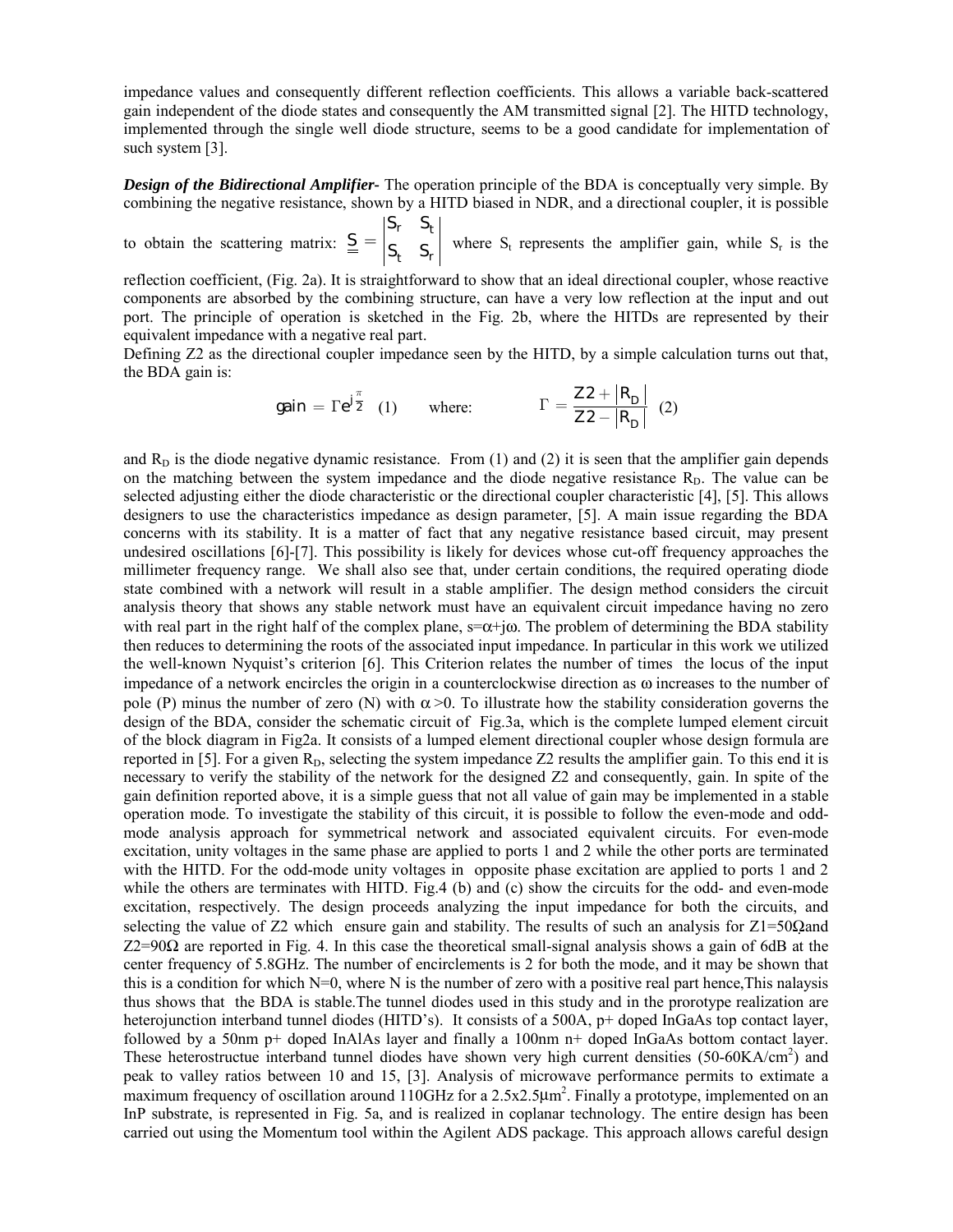of the dimensions of any element, and enables the consideration of any E.M. coupling between different parts of the circuit, giving a further compact arrangement, [8]. The measurement of both the S12 and S21 are also reported in Fig. 5b. The measurement shows a gain approaching 6dB which is slightly lower than the target value due to the loss in the passive part which are understimated during the design stage. However the good band-pass behaviour and the reciprocity demostrate the validity of the approach. The amplifer is biased at 400mV and drain 1mA of DC current.

*Conclusion-* A quantum device based bi-directional amplifier (BDA) has been proposed. The BDA topology consisted of a pair of HITDs biased in the negative differential region (NDR) and a lumped element directional coupler with arbitrary impedance terminations. The design technique has been demonstrated through a prototype working at 5.8 GHz. The amplifier gain is around 5dB, the DC power supply is 400µW. The circuit is very attractive for tagging applications due to extremely low the power consumption and simplicity of circuit

References:

- [1] Y. Ando, A. Cappy, "*Proposal of low-noise amplifier utilizing resonant tunneling transistors*", IEEE Trans. On Electron Devices, Vol. 45, no. 1, Jan. 1998, pp. 31-35.
- [2] A. Cidronali, G. Manes, "*Report of a study on Quantum MMIC*", private correspondence, work supported by Motorola Physical Research Lab. Under contract SI-122847: Quantum MMIC Design Consulting
- [3] N. El-Zein, M. Deshpande, G. Kramer, J. Lewis, V. Nair, M. Kyler, S. Allen, and H. Goronkin, "*DC and RF Characterization of Different Heterojunction Interband Tunneling Diodes*", International Conference on Indium Phosphide and Related Materials, May 2000, pp. 146-149
- [4] F. Ali, A. Podell ,"*A wide band GaAs monolithic spiral qudrature hibrid and its circuit application*" IEEE-JSSC Vol. 26 nr.10, pp 1394-1398, Oct 1991
- [5] A. Cidronali, G. Collodi, M. R. Deshpande , N. El-Zein , H. Goronkin, G.Manes, V. Nair, C. Toccafondi "*A MMIC lumped element directional coupler with arbitrary characteristic impedance and its application*", GAAS 2000, October 2000, Paris France
- [6] "*Microwave Semiconductor Device and their application*", H. A. Watson , McGraw-Hill Book Company NY.
- [7] C. Kinder, I. Mehdi, J. R. East, G. I. Haddad, "Power and stability limitations of resonant tunnelling diodes", IEEE Trans. on Microwave theory and technique, Vol. 38, no. 7, Jan. 1990, pp. 864-872.
- [8] EM, Sonnet Software, Inc., Liverpool, NY.



Fig. 1: reflective tagging system: a) receiving mode, the down-link; b) transmitting model, the up-link



Fig.2: bi-directional amplifier; a) simplified schematic, b) basic operation principle.